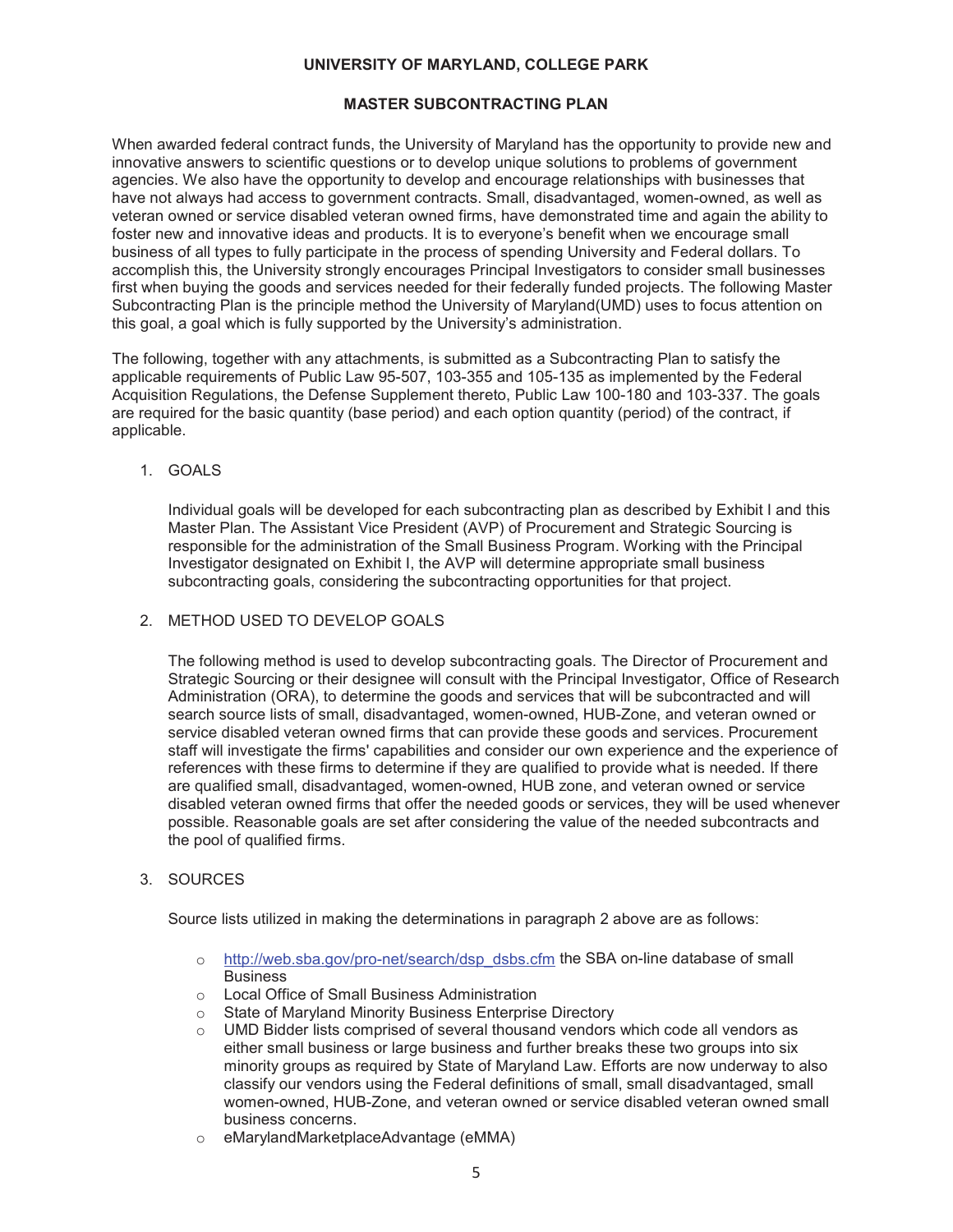## **MASTER SUBCONTRACTING PLAN**

- o Thomas Register
- 4. OVERHEAD

Indirect and overhead costs are not included in the University's goals.

# 5. SUBCONTRACT PROGRAM ADMINISTRATION

The following employee will administer the Small Business Subcontracting Program: Name: Kimberly Watson Title: Assistant Vice President Address: University of Maryland Dept. of Procurement and Strategic Sourcing Room 2113R Chesapeake Building College Park, MD 20742 Telephone No: 301-405-5837 Fax No: 301-314-9565 This individual's specific duties, as they relate to the UMD (University of Maryland College Park) subcontracting program for non-delegated expenditures, are as follows:

Overall responsibility for the UMD Small Business Program. To assign an individual or work directly with the Principal Investigator to develop, prepare, and execute individual subcontracting plans, and for monitoring performance relative to contractual subcontracting requirements contained in each plan, and including, but not limited to:

- o Develop and maintain bidders lists of SB, HUBZone SB, SDB, WOSB and veteran owned or service disabled veteran owned concerns from all possible sources, working in concert with the Administrator for Small and Minority Business Programs.
- $\circ$  Ensure that procurement packages are structured to permit SB, HUBZone SB, SDB, WOSB and veteran owned or service disabled veteran owned concerns participation to the maximum extent possible.
- o Assure inclusion of SB, HUBZone SB, SDB, WOSB and veteran owned or service disabled veteran owned concerns in all solicitations for products or services which they are capable of providing.
- $\circ$  If a formal bid or request for proposal is done, all such qualified firms will receive a copy of the solicitation.
- $\circ$  Review solicitations to remove statements, clauses, etc., which may tend to restrict or prohibit SB, HUBZone SB, SDB, WOSB and veteran owned or service disabled veteran owned concerns participation.
- $\circ$  Ensure that the buyer documents the reason for not selecting lowest priced bids or proposals submitted by SB, HUBZone SB, SDB, WOSB and veteran owned or service disabled veteran owned concerns.
- o Ensure the establishment and maintenance of records of solicitations and subcontract award activity.
- $\circ$  Cooperate with the Business Diversity Coordinator in arranging for attendance of buyers at Business Opportunity Workshops, Minority Business Enterprise Seminars, Trade Fairs, etc.
- $\circ$  Conduct or arrange for conduct of motivational training for purchasing personnel pursuant to the intent of P.L. 95-507.
- o Monitor attainment of proposed goals.
- o Prepare and submit required periodic subcontracting reports.
- $\circ$  Coordinate with ORAA activities during the conduct of compliance reviews by Federal agencies.
- $\circ$  Coordinate the conduct of UMD's activities involving its small and small disadvantaged business subcontracting program.
- 6. EFFORTS TO ASSURE SMALL BUSINESS CONCERNS OPPORTUNITY TO COMPETE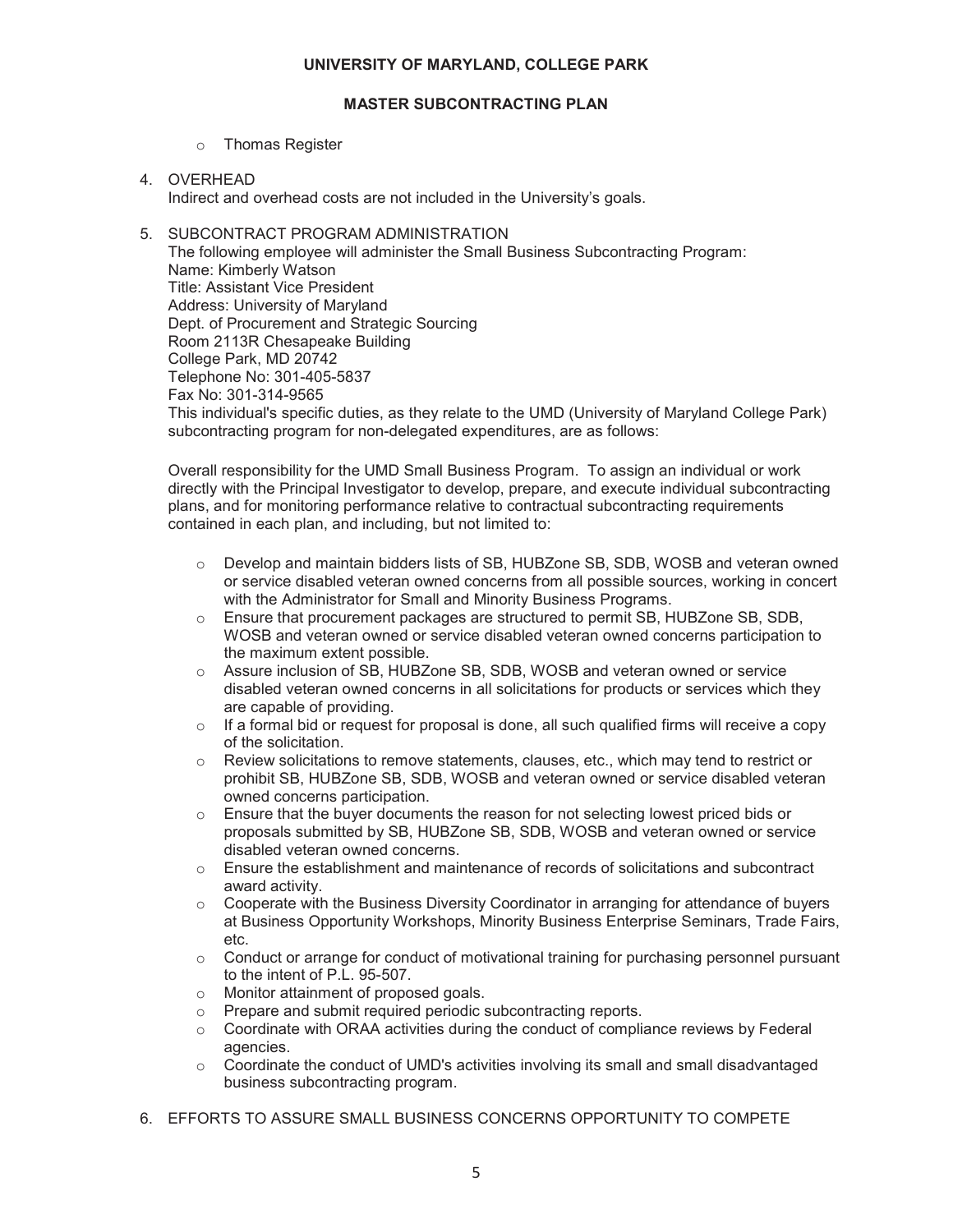### **MASTER SUBCONTRACTING PLAN**

The following efforts will be taken to assure that SB, HUBZone SB, SDB, to include HBCU/Mls, WOSB and veteran owned or service disabled veteran owned concerns will have an equitable opportunity to compete for subcontracts.

o Outreach efforts will include:

Contacts with minority and small business trade associations. Contacts with business development organizations. Attendance at small and minority business procurement conferences and trade fairs.

- o Sources will be identified from the SBA PRO-Net System (www.sba.gov) , the State of Maryland lists of Small Business and of certified Minority Business Enterprises (MBE), as well as current bidder lists. Small, HUBZone SB, SDB, WOSB and veteran owned or service disabled veteran owned concern source lists, guides and other data identifying SB, HUBZone SB, SDB, WOSB and veteran owned or service disabled veteran owned concerns will be maintained and utilized by buyers in soliciting subcontracts.
- o The following internal efforts will be made to guide and encourage buyers:

Workshops, seminars, and training programs will be conducted. UMD has an established practice of supporting and promoting professional development of its purchasing staff and affords multiple opportunities for the staff to attend and participate in the various programs offered by the professional associations NIGP: Institute for Public Procurement, National Association of Educational Procurement (NAEP), and the Institute for Supply Management (ISM).

Activities will be monitored to evaluate compliance with this subcontracting plan. UMD has a Business Diversity Coordiantor on the staff of our Procurement and Strategic Sourcing Department. One of this individual's primary duties is to review monthly reports of purchasing activity with emphasis on setting and achieving individual buyer goals for purchases from minority vendors, ln concert with the State's Code of Maryland Regulations (COMAR) based upon existing State of Maryland laws. Monthly meetings are held with our purchasing staff in which socioeconomic and other objectives are discussed and promoted.

Interviews will be arranged with SB/HUBZone, SB/SDB/WOSB concerns, HBCU/MIs and veteran owned or service disabled veteran owned. At UMD, Procurement staff assist vendors who request information, guidance or direction in the spectrum of soliciting business, bidding, award administration, through the process of receiving payment for goods and services rendered, introducing them to buyers assigned commodity and service purchases in which these vendors may have a mutual or potential concern.UMD welcomes small and minority business as another means of achieving competitive procurement in alignment with the public trust, consistent with applicable laws and regulations.

 $\circ$  To ensure participation of the HBCU/Mis community, any subcontract to a HBCU/MI, desired by the Principal Investigator will be issued without competition.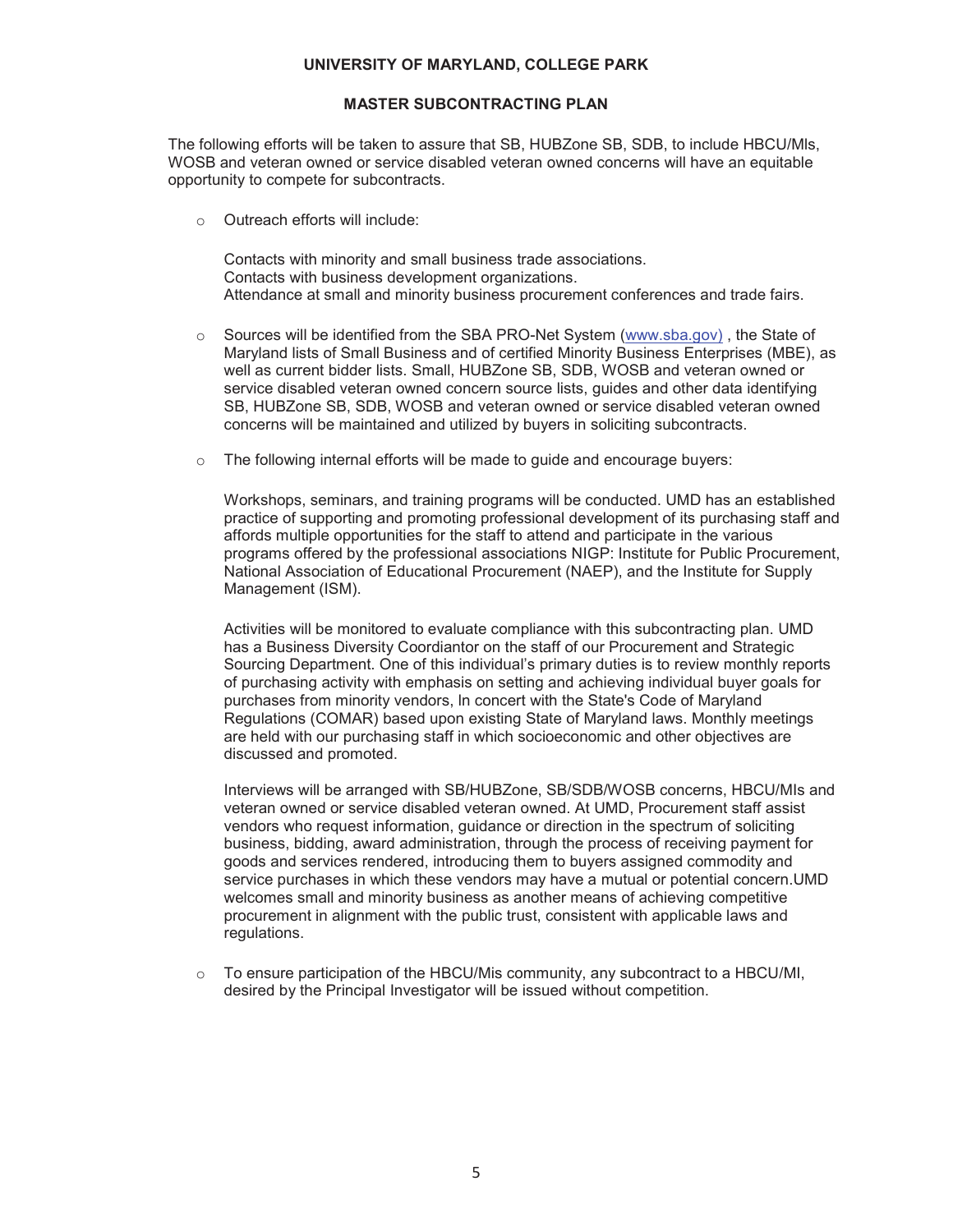## **MASTER SUBCONTRACTING PLAN**

# 7. ASSURANCES TO FLOW FLOW-DOWN CLAUSES

UMD agrees that Federal Acquisition Regulation clause 52.219-8 ,entitled Utilization of Small Business Concerns, will be included in all subcontracts which offer further subcontracting opportunities, and all subcontractors, except SB concerns, who receive subcontracts in excess of \$750,000 for goods and services (\$1,500,000 for construction), will be required to adopt and comply with a subcontracting plan similar to the plan required by Federal Acquisition Regulation 52.219-9, entitled Small Business Subcontracting Plan. Such plans will be reviewed by comparing them with the provisions of PL. 95-507 and assuring that all minimum requirements of an acceptable subcontracting plan have been satisfied. The acceptability of percentage goals shall be determined on a case-by-case basis depending on the supplies/services involved, the availability of potential small, HUBZone small, small disadvantaged, women-owned, and veteran owned or service disabled veteran owned small business subcontractors, and prior experience. Once approved and implemented, plans will be monitored through the submission of periodic reports, and/or, as time and availability of funds permit, periodic visits to subcontracting program participants.

UMD will provide the Contracting Officer with a written explanation if the Contractor fails to acquire articles, equipment, supplies, services or materials or obtain the performance of construction work as described in (d)(12) of FAR clause 52.219-9. This written explanation must be submitted to the Contracting Officer within 30 days of contract completion.

UMD will make a good faith effort to acquire articles, equipment, supplies, services, or materials, or obtain the performance of construction work from the small business concerns that it used in preparing the bid or proposal, in the same or greater scope, amount, and quality used in preparing and submitting the bid or proposal.

UMD will not prohibit a subcontractor from discussing with the Contracting Officer any material matter pertaining to the payment to or utilization of a subcontractor; and

UMD assures that the offeror will pay its small business subcontractors on time and in accordance with the terms and conditions of the subcontract, and notify the contracting officer if [Company Name] pays a reduced or an untimely payment to a small business subcontractor (see 52.242-5). UMD will, after November 30, 2017, include subcontracting data for each order when reporting subcontracting achievements for indefinite-delivery, indefinite-quantity contracts with individual subcontracting plans where the contract is intended for use by multiple agencies

# 8. REPORTS AND STUDIES

UMD shall cooperate in any studies or surveys as may be required.

UMD shall submit periodic reports so that the Government and Contractor can determine the extent of compliance with the subcontracting plan. Regardless of the effective date of this contract, the report shall be submitted for the entire life of the contract within thirty (30) days after the close of each reporting period. When possible, UMD shall submit the reports electronically through www.eSRS.gov. The Individual Subcontracting Report (ISR or SF294) will be completed on a semi-annual basis and upon contract completion in accordance with the schedule below:

October 1 through March 31 Due by April 30 April 1 through September 30 Due by October 31